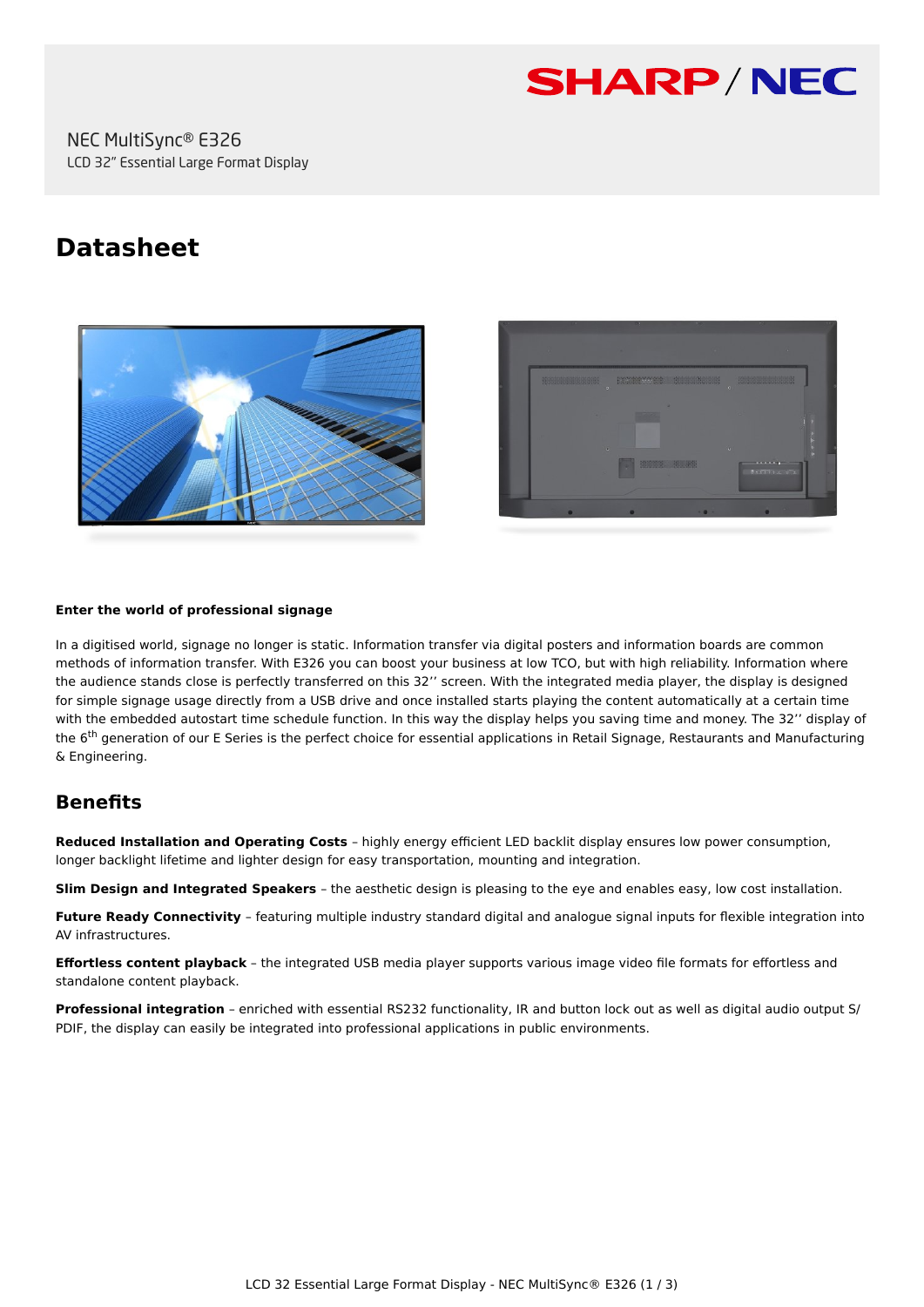## **Product Information**

| <b>Product Name</b> | NEC MultiSync® E326                    |
|---------------------|----------------------------------------|
| Product Group       | LCD 32" Essential Large Format Display |
| Order Code          | 60004020                               |

## **Display**

| Panel Technology                | S-IPS with Direct LED backlights                            |
|---------------------------------|-------------------------------------------------------------|
| Active Screen Area (W x H)      | 698 x 393                                                   |
| [mm]                            |                                                             |
| Screen Size [inch/cm]           | 32/80                                                       |
| Aspect Ratio                    | 16:9                                                        |
| Brightness [cd/m <sup>2</sup> ] | 350                                                         |
| Contrast Ratio (typ.)           | 1400:1                                                      |
| Viewing Angle [°]               | 176 horizontal / 176 vertical (typ. at contrast ratio 20:1) |
| Response Time (typ.) [ms]       | 8                                                           |
| Panel Refresh Rate [Hz]         | 60                                                          |
| Haze Level [%]                  | Standard (1)                                                |
| Supported Orientation           | Landscape                                                   |
|                                 |                                                             |

## **Resolution**

| Native Resolution      | 1920 x 1080         |                     |                    |                  |  |
|------------------------|---------------------|---------------------|--------------------|------------------|--|
| Supported Resolutions  | $1024 \times 768$ ; | 1280 x 720;         | 1920 x 1080;       | $800 \times 600$ |  |
|                        | 1280 x 1024;        | $1280 \times 800$ ; | $640 \times 480$ : |                  |  |
| Supported on HDMI only | 1080i (50 Hz);      | 1080p (30 Hz);      | 480i (60 Hz);      | 576p (50 Hz);    |  |
|                        | 1080i (60 Hz);      | $1080p(50 Hz)$ ;    | 480p (60 Hz);      | 720p (50 Hz);    |  |
|                        | 1080p(24 Hz);       | 1080p(60 Hz);       | 576i (50 Hz);      | 720p (60 Hz)     |  |

#### **Connectivity**

| Input Video Analogue | 1 x VGA; Component (RCA); Composite (RCA)      |
|----------------------|------------------------------------------------|
| Input Video Digital  | 3 x HDMI                                       |
| Input Audio Digital  | 3 x HDMI                                       |
| Output Audio Digital | $1 \times$ SPDIF                               |
| Remote Control       | Remote Control IR; RS-232C (9-pin D-sub) Input |

## **Electrical**

| Power Consumption Eco/max. 44 shipping<br>[W] |                       |
|-----------------------------------------------|-----------------------|
| Power Savings Mode [W]                        | $< 0.5$ (ECO Standby) |
| Power Management                              | <b>VESA DPMS</b>      |

## **Environmental Conditions**

| Operating Temperature [°C] | $+0$ to $+40$  |  |
|----------------------------|----------------|--|
| Operating Humidity [%]     | 10 to 80       |  |
| Storage Humidity [%]       | 5 to 85        |  |
| Storage Temperature [°C]   | $-10$ to $+60$ |  |

### **Mechanical**

| Dimensions $(W \times H \times D)$ [mm] | Without stand: 727 x 424 x 77             |
|-----------------------------------------|-------------------------------------------|
| Weight [kg]                             | Without stand: 4.8                        |
| Bezel Width [mm]                        | 11.9 (left, right and top); 16.1 (bottom) |